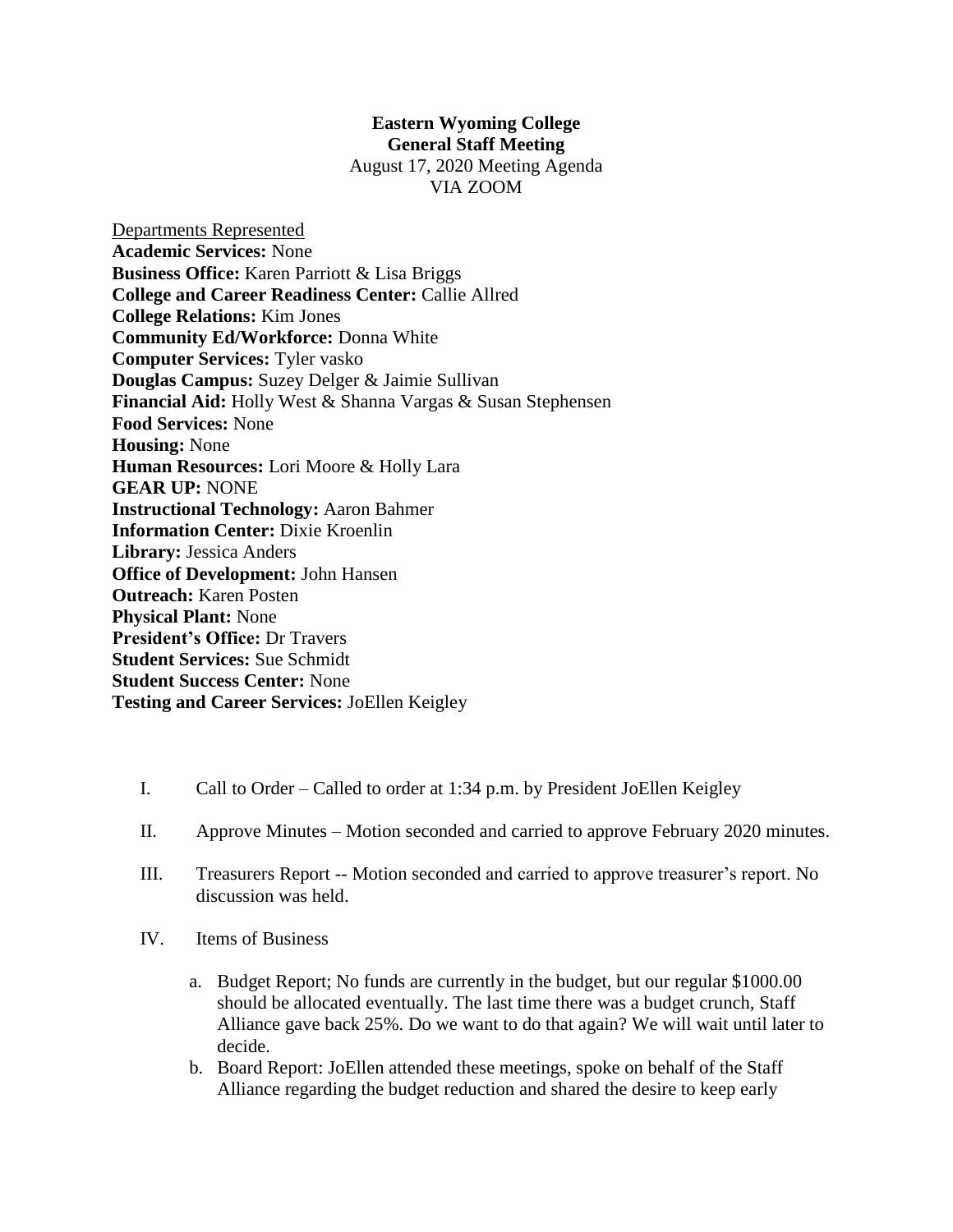retirement. The Early Retirement Program was not on the August BOT agenda and no action was taken.

- c. Staff Spotlight. There was a suggestion to highlight the Executive Committee for September. Motion seconded and carried to spotlight the Executive Committee for September.
- d. Dr. Travers Budget reductions/Strategic Plan:
	- i. Cares funding ends Dec. 30.
	- ii. The college would like to provide contract care with Peak Wellness, etc. for mental health services.
	- iii. There is money for PPE, signage, computers for students. If a program needs to go to an online modality due to Covid-19, Cares money can be used to get students computers like Surface Pros, which Suzey requested because her students have certain requirement for the new nursing software.
	- iv. There has been \$20,000.00 made available for advertisement, but we cannot advertise for next semester – possibly October enrollment.
	- v. Utilizing these funds will be complicated due to some of the restrictions and requirements. It will help to reimburse spending that has already happened.
	- vi. Dr. Travers is not entirely sure about the 10% reductions to come. There continues to be changes and adjustments to the reduction requests. Positions that are not being filled: Student Success Director, Resident's Life Assistant, Graphic Arts Person, Foundation Assistant, Business and Biology Instructors. As for the Student Success Director, GEAR UP has stepped up to manage the tutoring for this space. Not all the vacated positions can be satisfied – we will have to limp along.
	- vii. There are some grants coming up and those applications will be submitted.
	- viii. Dr. Travers stated that until we know what the legislature decides to do, it will be an interesting year. She can only guess at this point about what might be done. The best we can do is look at where we can save money and where cuts can be made. We need to prepare for changes.
	- ix. As for the strategic plan: Many notes were taken and they had great input from various service areas. They considered what people said. The strategic plan was ready to roll out the week Covid-19 broke loose. Obviously, there have been changes. The process was waylaid and will have to be revisited and started again.
	- x. Financial Aid will be sending out a TON of information this week. Don't hesitate to contact their office.
- e. Strategic Planning Initiative Tabled by Executive Committee until further notice
- f. Wellness Activity Ideas for fall activity that meets EWC Covid-19 plan  $&$  social distancing rules: suggestions were made for a group workout/walking plan, using the Lose It App. A mental health option was also suggested, such as playing cribbage via Zoom and having a big cribbage tournament.
- a. Personnel Committee appointments
	- i. A Professional & Classified Rep is needed. Motion seconded and carried to elect Sue Schmidt and Blanca Jaime PCA Reps.